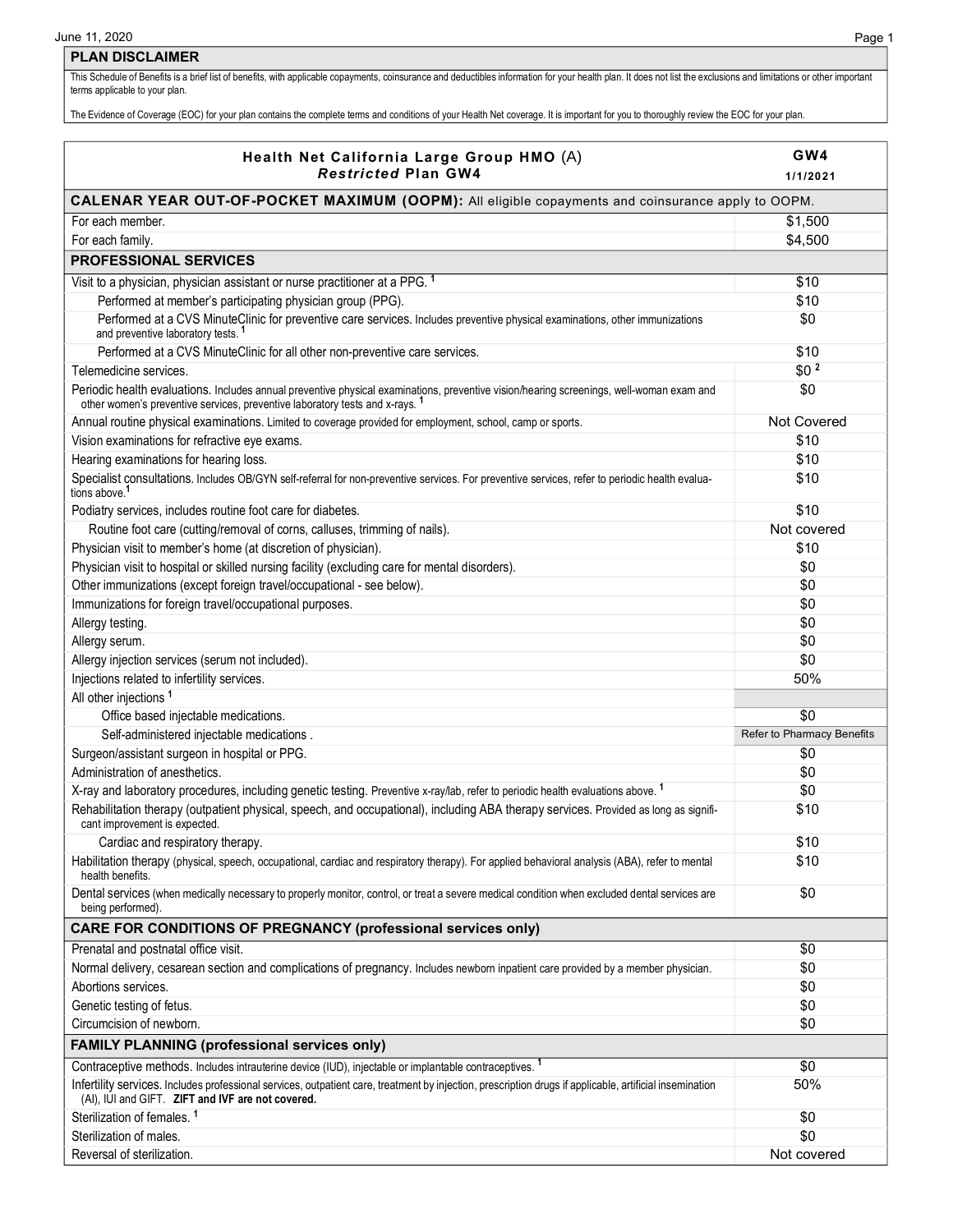#### **Health Net California Large Group HMO** *Res tric ted* **Plan GW4**

# **GW4**

**1/1/2021**

#### **ALCOHOL/DRUG REHABILITATION and CARE FOR MENTAL DISORDERS**

#### **ADMINISTERED BY MANAGED HEALTH NETWORK (MHN)**

#### **Refer members to the MHN telephone number on the back of their Health Net ID card**

### **OTHER SERVICES** Medical social services. \$0 Patient education. Includes smoking cessation/weight management. \$0 Ambulance services (air and ground). \$0 Durable medical equipment. For preventive DME, refer to preventive care. <sup>1</sup> \$0 Orthotics (braces and supports).  $\$0$ Corrective footwear. Custom made shoes and shoe inserts (custom foot orthotics). Not covered Not covered Diabetic supplies. \$0 Medical supplies. <sup>1</sup> \$0 Hearing aids. Not covered Prosthesis (replacing body parts).  $\sim$  50 Wigs (cranial prosthesis). Not covered with the state of the state of the state of the state of the state of the state of the state of the state of the state of the state of the state of the state of the state of the state Blood and blood products, except for blood-clotting factors, refer below.  $\text{$0$}$ Blood-clotting factors. Refer to Pharmacy Benefits Nuclear medicine. \$0 Organ, tissue and stem cell transplants (non-experimental and non investigative. Professional services only). \$0 Chemotherapy or radiation therapy.  $\sim$  50 Infusion therapy (home, office or outpatient facility). \$0 Renal dialysis. \$0 Home health visit. Includes home health rehabilitation. **\$0**  $$0$ Hospice care. \$0 **HOSPITAL AND SKILLED NURSING FACILITY SERVICES** Unlimited days of hospital care (medical, surgical & maternity, including routine normal nursery charges) provided in a medically necessary private room, semi-private room or special care unit with ancillary services. Excludes care for mental disorders. \$0 Confinement in a skilled nursing facility (limited to 100 days a calendar year). \$0 / 100 days \$0 / 100 days Outpatient services. \$0 **EMERGENCY CARE/URGENTLY NEEDED CARE - Within or outside the PPG service area**  NOTE: Non-emergency care (including urgently needed care) received within the PPG service area must be performed or authorized by the member's PPG in order for services to be covered. When urgently needed care is provided **outside** the PPG service area, authorization is not mandatory in order for services to be covered. When services are provided that meet the criteria for emergency care, whether **within or outside** the PPG service area, the services are covered, even if the member never contacted the PPG. Use of emergency room (professional services). \$0 Use of emergency room (facility). <sup>3</sup> \$25 Use of urgent care center.<sup>3</sup> \$15 for medical services / \$10 for behavioral health, chemical dependency, or substance use disorders 1 **Women's preventive care services include the following:** Screening for gestational diabetes; human papillomavirus (HPV) DNA testing for women 30 years and older; sexually-transmitted infection counseling; human immunodeficiency virus (HIV) screening and counseling; family planning; FDA-approved contraception methods and contraceptive counseling; breastfeeding support, supplies and counseling; domestic violence screening and counseling; and preventive sterilizations. The applicable cost sharing for preventive care will apply to these services.

2 Telemedicine services are covered when provided through preferred vendor. For all other providers, telehealth cost share mirrors in-person cost share based on type of service provided.

3 The copayment will not be required if the member is admitted as a hospital inpatient directly from the emergency room.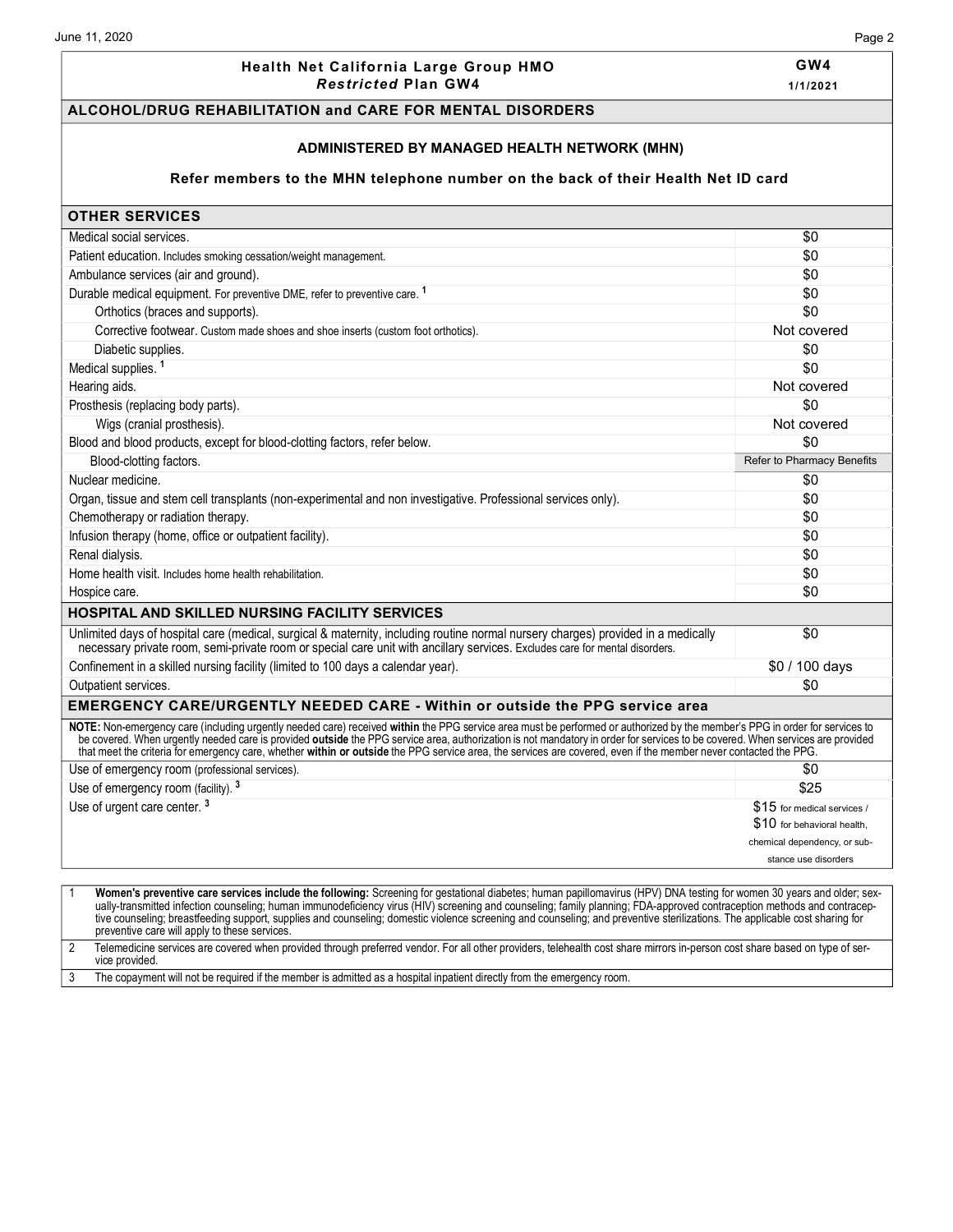

# **CALIFORNIA BENEFIT DESIGN / SCHEDULE OF BENEFITS**

## **MENTAL HEALTH / CHEMICAL DEPENDENCY TREATMENT**

### *MH Plan Code VLO - Effective 01/01/2021*

| .                                                                                           |                      |
|---------------------------------------------------------------------------------------------|----------------------|
| <b>BENEFITS</b>                                                                             | <b>Plan Coverage</b> |
| Calendar Year Deductible (combined for medical and mental health/chem. dep. plan)           |                      |
| For each member                                                                             | N/A                  |
| For each family                                                                             | N/A                  |
| Out-of-Pocket Maximum (combined for medical and mental health/chem. dep. plan)              | <b>Plan Coverage</b> |
| For each member                                                                             | \$1,500              |
| For each family                                                                             | \$4,500              |
| Emergency Services in an Emergency Room (mental health/chemical dependency treatment)       | <b>Plan Coverage</b> |
| <b>Professional services</b>                                                                | \$0                  |
| Use of emergency room (facility services) <sup>11</sup>                                     | \$25                 |
| <b>Ground Ambulance</b>                                                                     | \$0                  |
| Air ambulance                                                                               | \$0                  |
| Laboratory Services, administered on behalf of Health Net (medical benefit provided by MHN) | <b>Plan Coverage</b> |
| Laboratory services                                                                         | \$0                  |
| Severe Mental Illnesses <sup>2</sup>                                                        | <b>Plan Coverage</b> |
| Outpatient mental health - consultation                                                     | \$5                  |
| Outpatient mental health - consultation/telemedical services (8)                            | \$0                  |
| Outpatient mental health - group therapy session                                            | \$2.50               |
| Maximum visits per calendar year                                                            | Unlimited            |
| Outpatient mental health - other (includes alternate care: partial hospitalization/         | \$0                  |
| day treatment/ intensive outpatient programs)                                               |                      |
| Inpatient care in a hospital, excluding residential treatment centers                       | \$0                  |
| Residential treatment centers                                                               | \$0                  |
| Maximum days per calendar year                                                              | Unlimited            |
| Inpatient physician visits                                                                  | \$0                  |
| <b>Other Mental Illnesses</b>                                                               | <b>Plan Coverage</b> |
| Outpatient mental health - consultation                                                     | \$5                  |
| Outpatient mental health - consultation/telemedical services (8)                            | \$0                  |
| Outpatient mental health - group therapy session                                            | \$2.50               |
| Maximum visits per calendar year                                                            | Unlimited            |
| Outpatient mental health - other (includes alternate care: partial hospitalization/         | \$0                  |
| day treatment/ intensive outpatient programs)                                               |                      |
| Inpatient care in a hospital, excluding residential treatment centers                       | \$0                  |
| <b>Residential treatment centers</b>                                                        | $\sqrt{6}$           |
| Maximum days per calendar year                                                              | Unlimited            |
| Inpatient physician visits                                                                  | \$0                  |
| <b>Chemical Dependency Rehabilitation &amp; Detoxification</b>                              | <b>Plan Coverage</b> |
| Outpatient chemical dependency - consultation                                               | \$5                  |
| Outpatient chemical dependency - consultation/telemedical services (8)                      | \$0                  |
| Outpatient chemical dependency - group therapy session                                      | \$2.50               |
| Maximum visits per calendar year                                                            | Unlimited            |
| Outpatient chemical dependency - other (includes outpatient detoxification and              | \$0                  |
| alternate care: partial hospitalization/ day treatment/ intensive outpatient                |                      |
| Inpatient care in a hospital, excluding residential treatment centers                       | \$0                  |
| Residential treatment centers                                                               | \$0                  |
| Maximum days per calendar year                                                              | Unlimited            |
| Inpatient physician visits                                                                  | \$0                  |
| Detoxification                                                                              | \$0                  |
| Maximum days per calendar year                                                              | Unlimited            |

The copayment will not be required if the member is admitted as a hospital inpatient directly from the emergency room.

2 The following conditions are considered severe mental illnesses: Anorexia nervosa, bulimia nervosa, bipolar disorder, major depressive disorders, pervasive developmental disorder (e.g., autism), panic disorder, schizophrenia, schizo affective disorder and serious emotional disturbances of children.